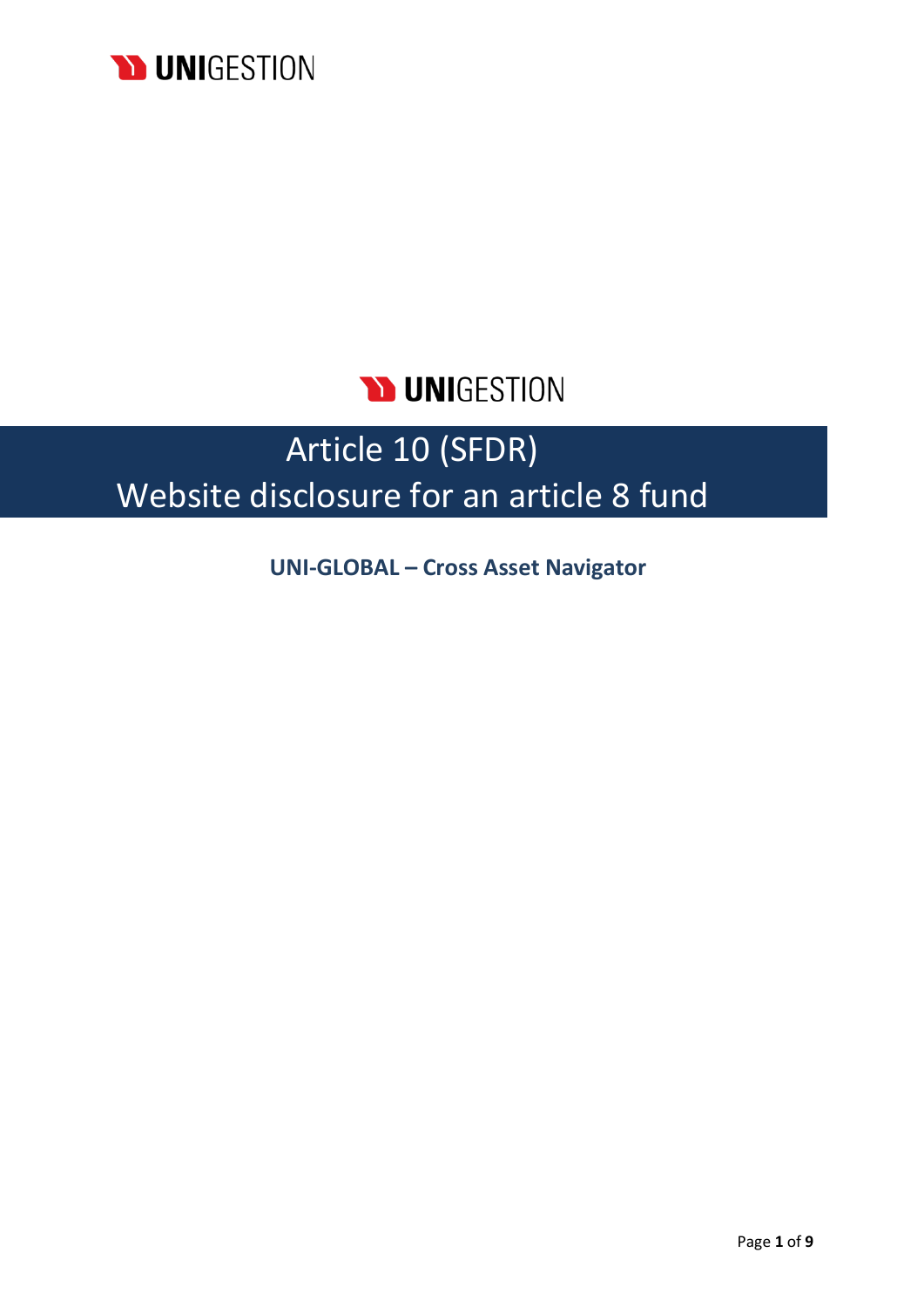

| Product name / legal identifier: UNI-GLOBAL - Cross Asset Navigator                                                                                                                                                                                                                                                                                                                                                                                               |
|-------------------------------------------------------------------------------------------------------------------------------------------------------------------------------------------------------------------------------------------------------------------------------------------------------------------------------------------------------------------------------------------------------------------------------------------------------------------|
| This product:                                                                                                                                                                                                                                                                                                                                                                                                                                                     |
| $\boxtimes$ Promotes environmental or social characteristics but does not have as its objective a sustainable<br>investment.                                                                                                                                                                                                                                                                                                                                      |
| $\boxtimes$ It does not invest in sustainable investments                                                                                                                                                                                                                                                                                                                                                                                                         |
| $\perp$ It invests partially in sustainable investments                                                                                                                                                                                                                                                                                                                                                                                                           |
| $\Box$ In activities aligned with the EU Taxonomy                                                                                                                                                                                                                                                                                                                                                                                                                 |
| $\Box$ In activities not aligned with the EU Taxonomy                                                                                                                                                                                                                                                                                                                                                                                                             |
| Has sustainable investment as its objective. Sustainable investment means an investment in an<br>economic activity that contributes to an environmental or social objective, provided that the<br>investment does not significantly harm any environmental or social objective and that the<br>investee companies follow good governance practices.<br>$\Box$ In activities aligned with the EU Taxonomy<br>$\Box$ In activities not aligned with the EU Taxonomy |



**A. Summary**

The sub-fund targets to have an aggregate Greenhouse Gas (GHG) intensity lower than the GHG intensity of the investment universe, whose instruments in the worst/highest quintile (20%) have been removed. The sub-fund also targets an overall ESG score better than the ESG score of the investment universe, whose instruments in the worst quintile (20%) have been removed. The investment universe combines the constituents of MSCI ACWI Index (the "Index") for equities and of Bloomberg Barclays Global Treasuries Index (the "Treasuries Index") for sovereigns. For other asset classes the ESG considerations are on a best effort basis. The sub-fund employs a 4-pillar investment strategy that applies to 100% of the portfolio to attain its environmental or social characteristics promoted, including (1) Norm-based screening, (2) Exclusionary screening, (3) ESG guidelines, and (4) Active ownership/ parallel efforts. To measure the attainment of the environmental or social characteristics, the Investment Manager utilizes external ESG ratings, assessments and KPIs from external ESG data providers. The main sustainability indicators used to measure the Greenhouse Gas intensity of the portfolio are (1) the carbon intensity per million USD in revenues for companies in the equity asset class, and (2) the carbon intensity as a percentage of GDP for countries in the sovereign bonds asset class. CO2e indicators are then combined with the ESG score of portfolio companies/countries that is used to achieve the higher ESG score at portfolio level. The fund does not use a benchmark to assess its environmental or social performance but uses different indicators to assess such performance of its investments. In addition, through the implementation of Pillar 4 of the investment strategy, the Investment Manager actively engages with investee companies on ESG issues where there is a reasonable change of influencing their behaviors and positioning positively. When the process does not involve companies, the Investment Manager applies parallel considerations such as investing in green bonds, whenever possible, in the case of sovereign investments.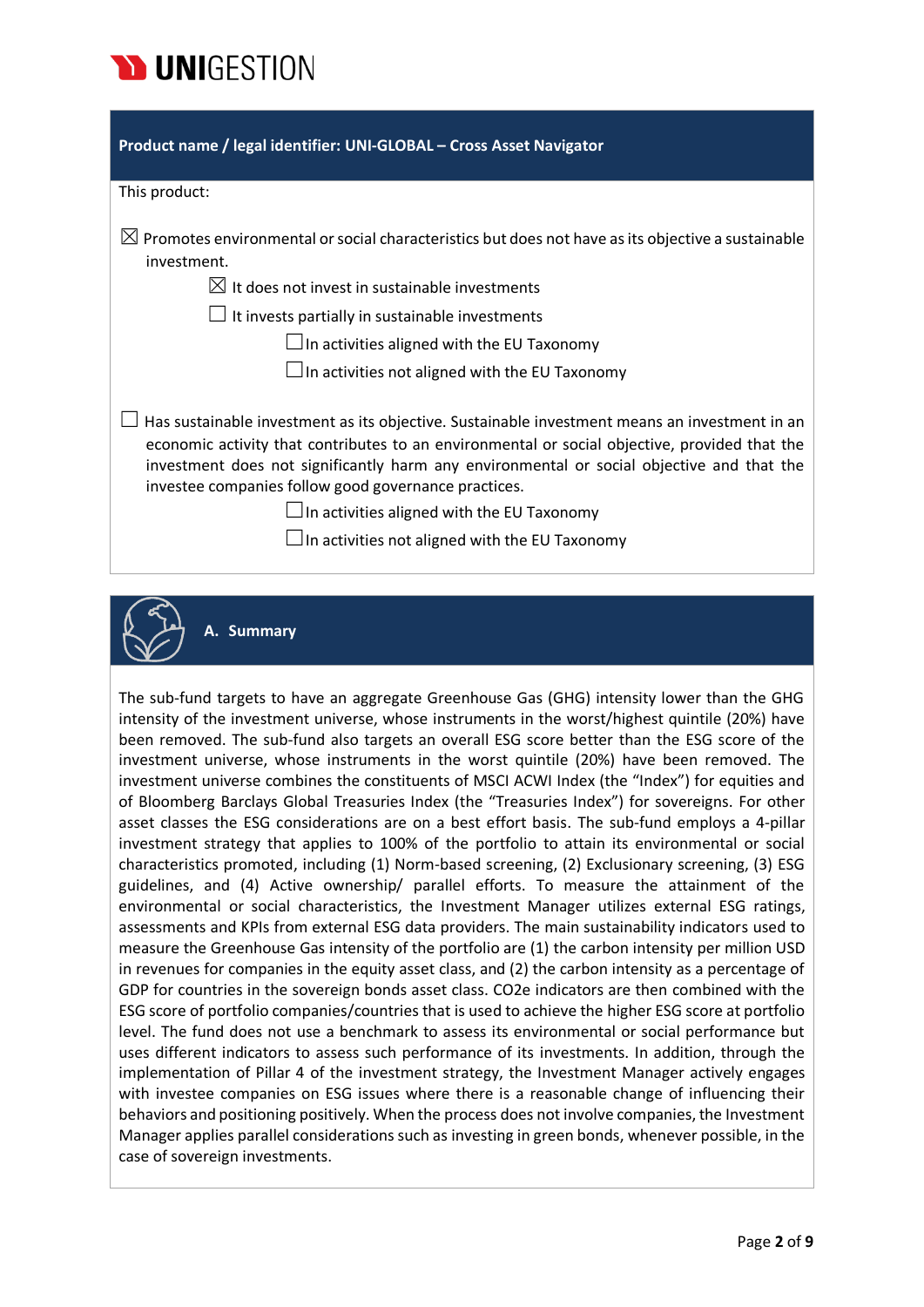



**B. No sustainable investment objective**

This financial product promotes environmental or social characteristics, but does not have as its objective a sustainable investment.

**Does this financial product commit to making one or more sustainable investments?**

 $\Box$  Yes

 $\boxtimes$  No



**C. Environmental or social characteristics of the financial product**

**What are the environmental or social characteristics promoted by this financial product?**

The sub-fund targets to have an aggregate Greenhouse Gas (GHG) intensity lower than the GHG intensity of the investment universe, whose instruments in the worst/highest quintile (20%) have been removed. The sub-fund also targets an overall ESG score better than the ESG score of the investment universe, whose instruments in the worst quintile (20%) have been removed.

The investment universe combines the constituents of MSCI ACWI Index (the "Index") for equities and of Bloomberg Barclays Global Treasuries Index (the "Treasuries Index") for sovereigns. For other asset classes the ESG considerations are on a best effort basis.

**What sustainability indicators are used to measure the attainment of the environmental or social characteristics promoted by this financial product?**

To measure the attainment of the environmental or social characteristics, the sub-fund relies on the GHG intensity (CO2e per million USD in revenues for companies in the equity asset class & CO2e as a percentage of GDP for countries in the sovereign bonds asset class) as the two main sustainability indicators to measure the Greenhouse Gas intensity of the portfolio. Furthermore, the sub-fund will use the Unigestion's proprietary ESG score of portfolio companies and countries to estimate the aggregated ESG score at sub-fund level. The ESG rating ranges from 0 to 10, 0 being the worst and 10 being the best.

**Does this financial product take into account principal adverse impacts on sustainability factors?**

☐ Yes

 $\boxtimes$  No

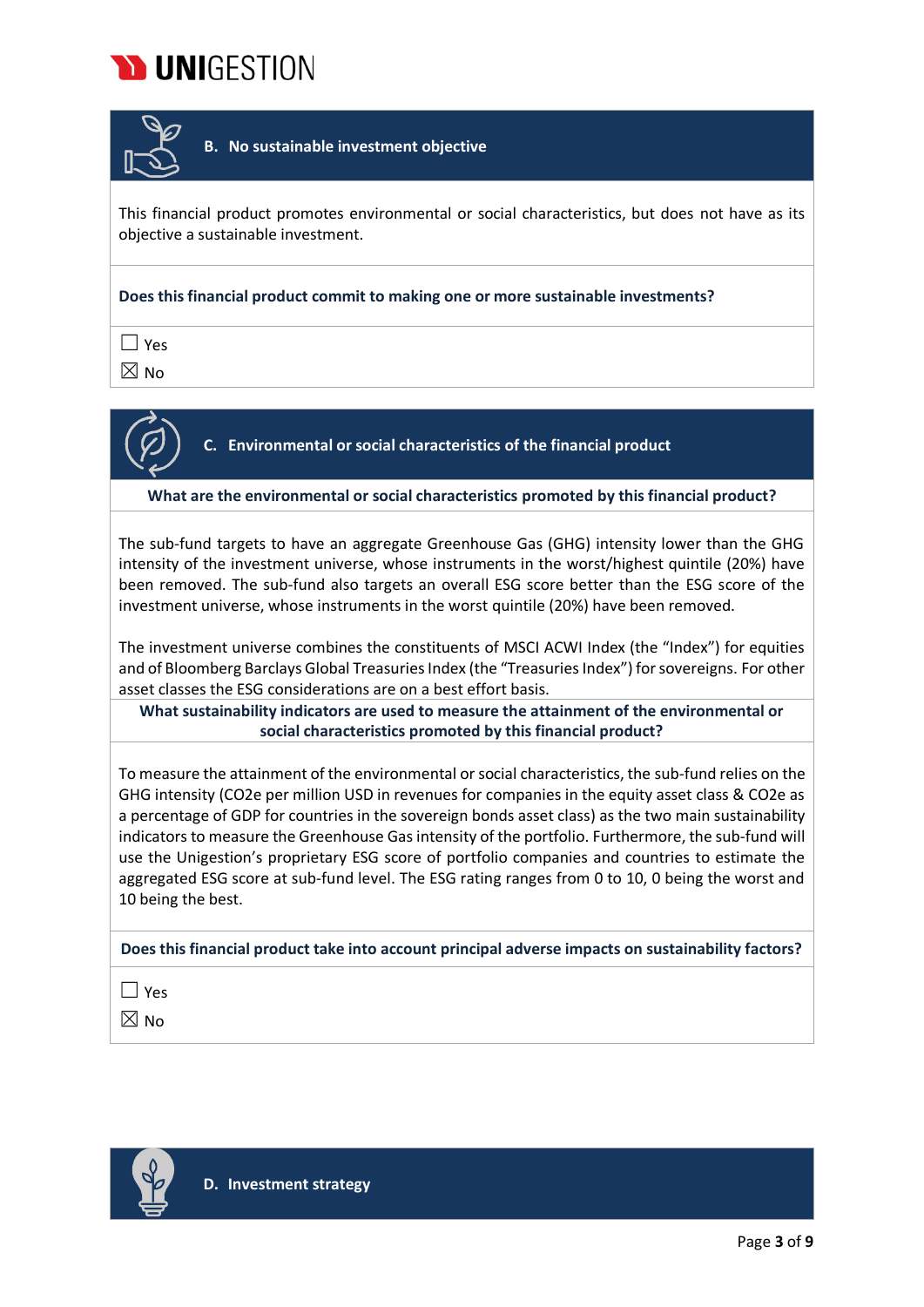

#### **What investment strategy does this financial product follow?**

The Investment Manager mandatorily applies on continuous basis ESG integration and a risk management methodology to determine the eligibility of companies/countriesfor investment in the sub-fund.

The extra-financial management process is based on four pillars that apply to 100% of the subfunds' issuers:

#### **Pillar I: Norm-based screening (bottom-up)**

The equity portion of the sub-fund employs a norm-based screening strategy where companies associated with key social or environmental issues are excluded. The Investment Manager considers six of these exclusions:

- Companies involved in the production or distribution of controversial weapons,
- Tobacco producers,
- Companies significantly involved in adult entertainment production (threshold 10% of revenue),
- Companies with significant exposure to thermal coal (threshold 10% of revenue),
- Companies with significant exposure to predatory lending (threshold 10% of revenue), and
- Non-compliant companies according to the UN Global Compact principles.

For sovereign bonds, and prior to applying ESG-related exclusionary screenings, the Treasuries Index universe is filtered based on liquidity measures where countries with below average liquidity scores are excluded. The Bloomberg Liquidity Assessment (LQA) score is used as a quantitative measure to estimate the security's liquidity. The resulting list of countries composes the Universe on which Pillar II (Exclusionary screenings) and Pillar III (ESG guidelines) will be subsequently applied.

#### **Pillar II: Exclusionary screening (bottom-up)**

Negative or exclusionary screening is the process of excluding instruments from an investment universe based on the manager's expectations regarding specific ESG considerations of the subfund. Further to norm-based screening, the Investment Manager considers various exclusions for the equity portion of the sub-fund:

- Companies not covered by the ESG score established by Unigestion,
- Companies with the worst ESG scores in their category,
- Large emitters of greenhouse gases (GHG) (i.e. carbon intensity greater than 8,000 tons of CO2 equivalent per million dollars in revenues), and
- Companies with a severe level of controversy according to Sustainalytics.

Additionally, for the sovereign bond portion of the sub-fund, the Investment Manager excludes countries from the investment universe based on expectations regarding specific ESG risks, where the following exclusions are considered:

- Countries that are not covered by the ESG score established by Unigestion,
- Countries with ESG scores in the worst decile of the universe, and
- Large emitters of greenhouse gases (GHG) (i.e. countries with carbon emissions of more than 40% (KG/PPP \$ of GDP)).

#### **Pillar III: ESG guidelines (top-down)**

The portfolio is then constructed through a process of optimizing the remaining investment universe. It is during this stage that the sub-fund will ensure that the aggregate GHG intensity at the portfolio level will be at least 20% lower than the benchmark. It is also at this stage that the sub-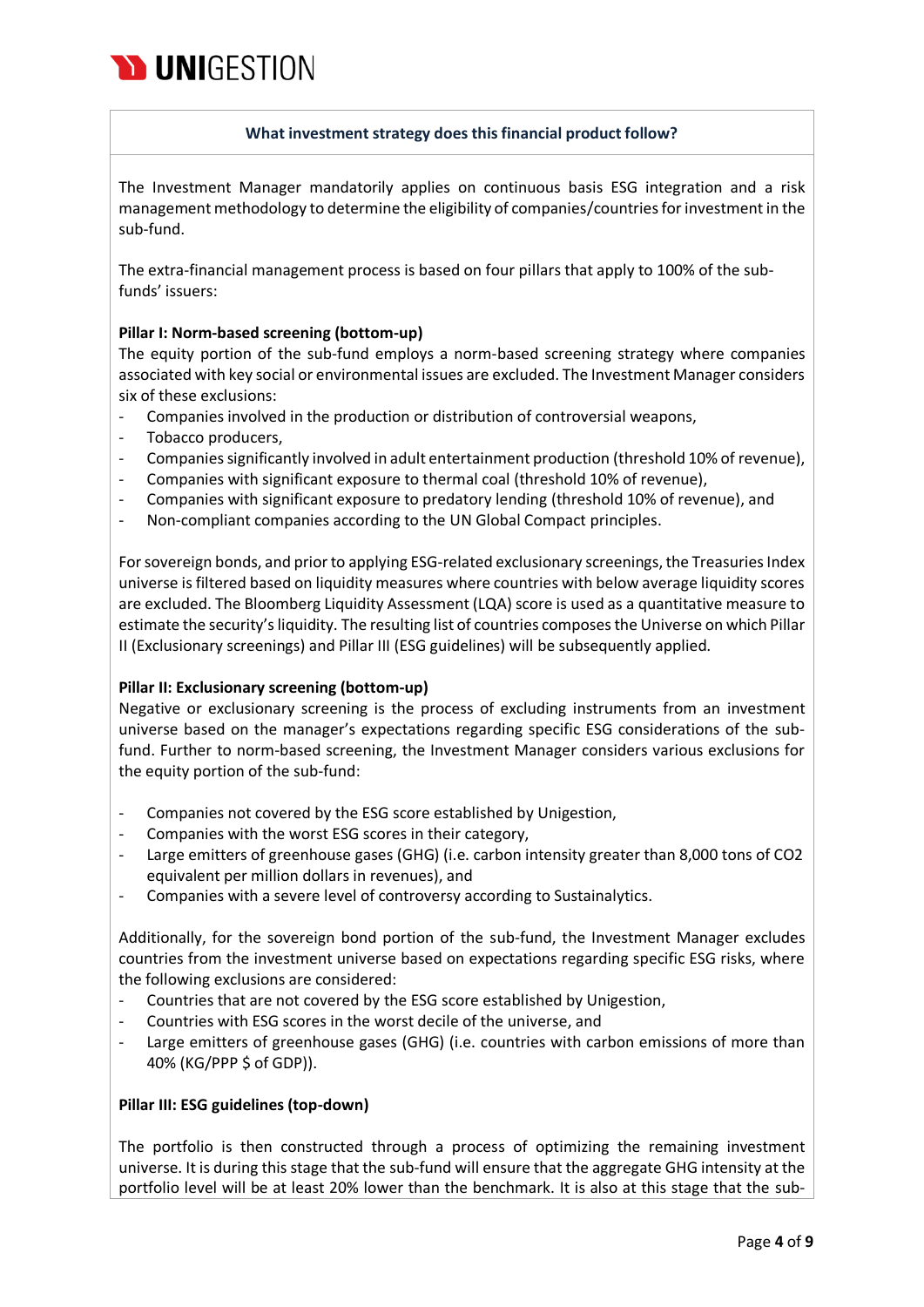

fund will favour instruments with an above-average ESG score to ensure that, when aggregated, the average portfolio score will be higher that of the investment universe.

For the sovereign bond portion of the sub-fund, the Investment Manager maintains a positive tilt to countries with better ESG scores and a negative tilt to the ones with worst ESG scores. The global country allocation is then determined through an optimisation process on the investable universe, where the objective is to maximise the overall ESG score while maintaining a diversified allocation across countries.

#### **Pillar IV: Active ownership (specific to the equity portion)**

The sub-fund will also seek to engage with companies on ESG issues where it is believed that there is a reasonable chance of positively influencing their behaviour and positioning, either on an individual basis or through collaborative engagement

#### **Pillar IV: Parallel process (specific to the sovereign bonds portion)**

The sub-fund favors government green bonds over other government bonds. The Investment Manager implements the allocation such that:

- If government green bonds are available for a country, at least 50% of the targeted country weight will be allocated to government green bonds.
- Green bonds issued by supranational and regional entities or government-backed companies are excluded.
- New issues of green bonds by countries eligible in the final investment universe will be invested, based on availability, during the semi-annual re-allocation process.

**What are the binding elements of the investment strategy used to select the investments to attain each of the environmental or social characteristics promoted by this financial product?**

In addition to the norm-based screening and the exclusionary screening as further described above, the sub-fund is required to:

- 1. Maintain an aggregate GHG intensity at the portfolio level lower than the investment universe. In addition, the sub-fund ensures that at aggregated portfolio level, the total GHG intensity is at least 20% lower than the benchmark.
- 2. Maintain an ESG score at portfolio level that is higher than the market score.

#### **How is the strategy implemented in the investment process on a continuous basis?**

For Pillars I and II of the investment strategy, the asset manager performs the initial analysis, and the risk manager reviews the framework initially and implements pre- and post-trade checks on a daily basis. For Pillar III of the investment strategy, the Asset Manager does the deep dive based on various info (ESG ratings, research and newspapers, dialogue with companies), the risk manager validates it via independent stress tests (climate risk), and performs standard checks based on investment guidelines.

For the sovereign portion, target allocations resulting from Pillars I and II will be reviewed on a biannual basis on June 30<sup>th</sup> and December 31<sup>st</sup>, and changes, if applicable, shall be implemented in the first 15 days of the following month.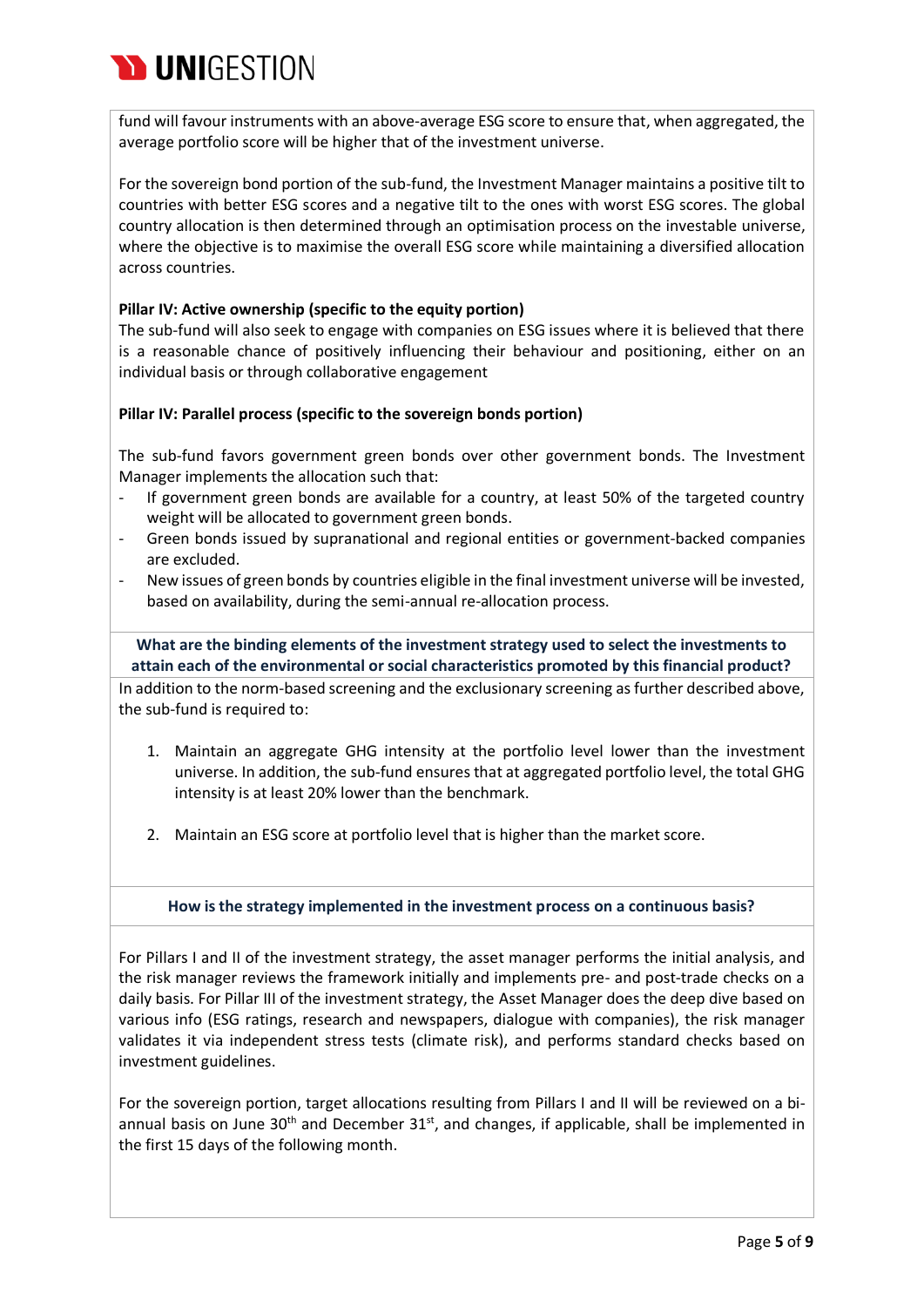

#### **What is the policy to assess good governance practices of the investee companies?**

The consideration of good governance practices of investee companies/countries is part of each pillar abovementioned.

Firstly, non-compliant companies according to the UN Global Compact principles (Pillar I) and companies with a severe level of controversy according to Sustainalytics (Pillar II) are excluded. Then, as governance is a considerable part of the ESG rating, the sub-fund will naturally tilt the portfolio towards companies/countries with better governance scores (Pillar III). Finally, the subfund seeks to engage with companies on governance issues where it is believed that there is a reasonable chance of positively influencing their behavior and positioning.



**E. Proportion of investments** 

#### **What is the planned asset allocation for this financial product?**

The sub-fund is expected to invest at least 80% of its NAV (excluding cash, cash equivalents and derivatives) in equities and bonds aligned with the E/S characteristics promoted.

**What investments are included under "#2 Other", what is their purpose and are there any minimum environmental or social safeguards?**

The sub-fund may invest up to 20% of its NAV in cash, cash equivalents or derivatives, which are not subject to any minimum environmental or social safeguards.

- Cash for the purposes of liquidity
- Derivative instruments such as options (listed and OTC), futures, forwards and swaps (specifically interest rate swaps, inflation swaps, swaptions, index-based credit default swaps, total/excess return swaps, excess return swaps, equity index swaps, bond index swaps), that shall be used for portfolio management efficiency as well as for hedging purposes in order to reduce market risks.



## **F. Monitoring of environmental or social characteristics**

**How are the environmental or social characteristics and the sustainability indicators monitored throughout the lifecycle of the financial product and the related internal/external control mechanism?**

The monitoring of these indicators is done on an ongoing basis throughout the lifecycle of the subfund. In addition, the Investment Manager has a dedicated Responsible Investment Committee which is sponsored by investment manager's CEO that leads the development and integration of SRI principles into all the investment processes.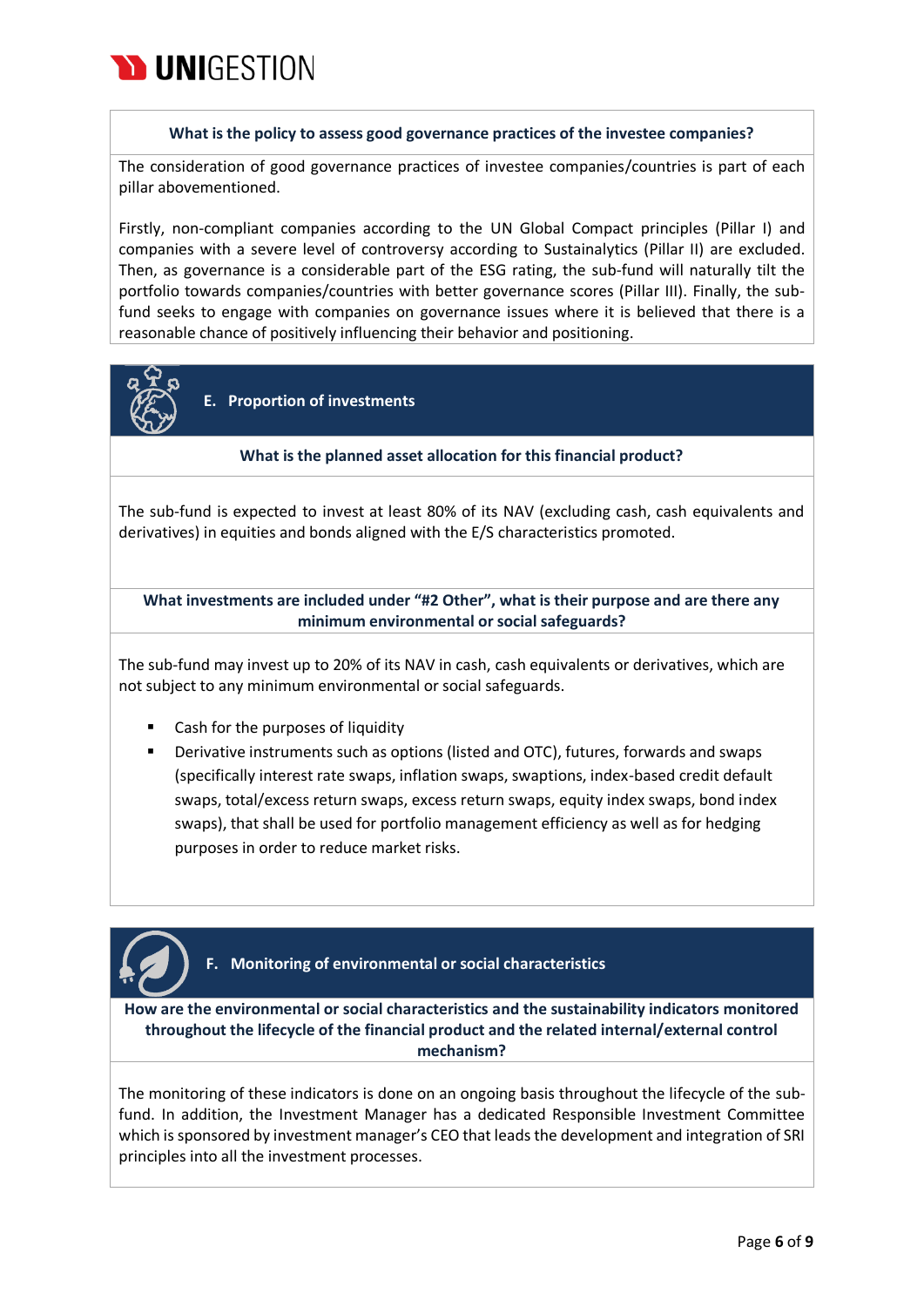

**G. Methodologies**

## **What is the methodology to measure the attainment of the environmental or social characteristics promoted by the financial product using the sustainability indicators?**

The methodology used to measure the attainment of the ESG characteristics promoted by the subfund is part of the third pillar of the investment strategy and supported through the continuous positive tilt toward investments with better ESG score and lower aggregate GHG intensity.



**H. Data sources and processing**

**What are the data sources used to attain each of the environmental or social characteristics including the measures taken to ensure data quality, how data is processed and the proportion of data that is estimated?**

As data sources, the investment manager employs a combination of research, news, information gathered through dialogue with companies and data from external research providers including but not limited to Sustainalytics, S&P Trucost and Transition Pathway Initiative.

To measure the attainment of the environmental or social characteristics, the investment manager utilises external ESG ratings, assessments and KPIs from external ESG data providers. Prior to using external ESG data, the data source and the methodology of the external provider are assessed. Once the service provider is selected, their external data will never lead to the investment manager's mechanistic reliance on that ESG assessment. Instead, the investment manager will use the external data as an additional, but not the sole, source for the internal assessments. The following external ESG data sources are currently used:

- **Sustainalytics**
- Trucost
- ISS
- TPI
- IMF
- World Bank
- Witch Model

The ESG scores for companies and countries are then built internally using the data provided externally as explained above.



**I. Limitations to methodologies and data**

**If any - what are the limitations to the methodologies and data sources? (Including how such limitations do not affect the attainment of the environmental or social characteristics and the actions taken to address such limitations)**

The security selection can involve a significant element of subjectivity when applying ESG filters. Indeed, the way in which the sub-fund incorporates ESG factors in its investment processes may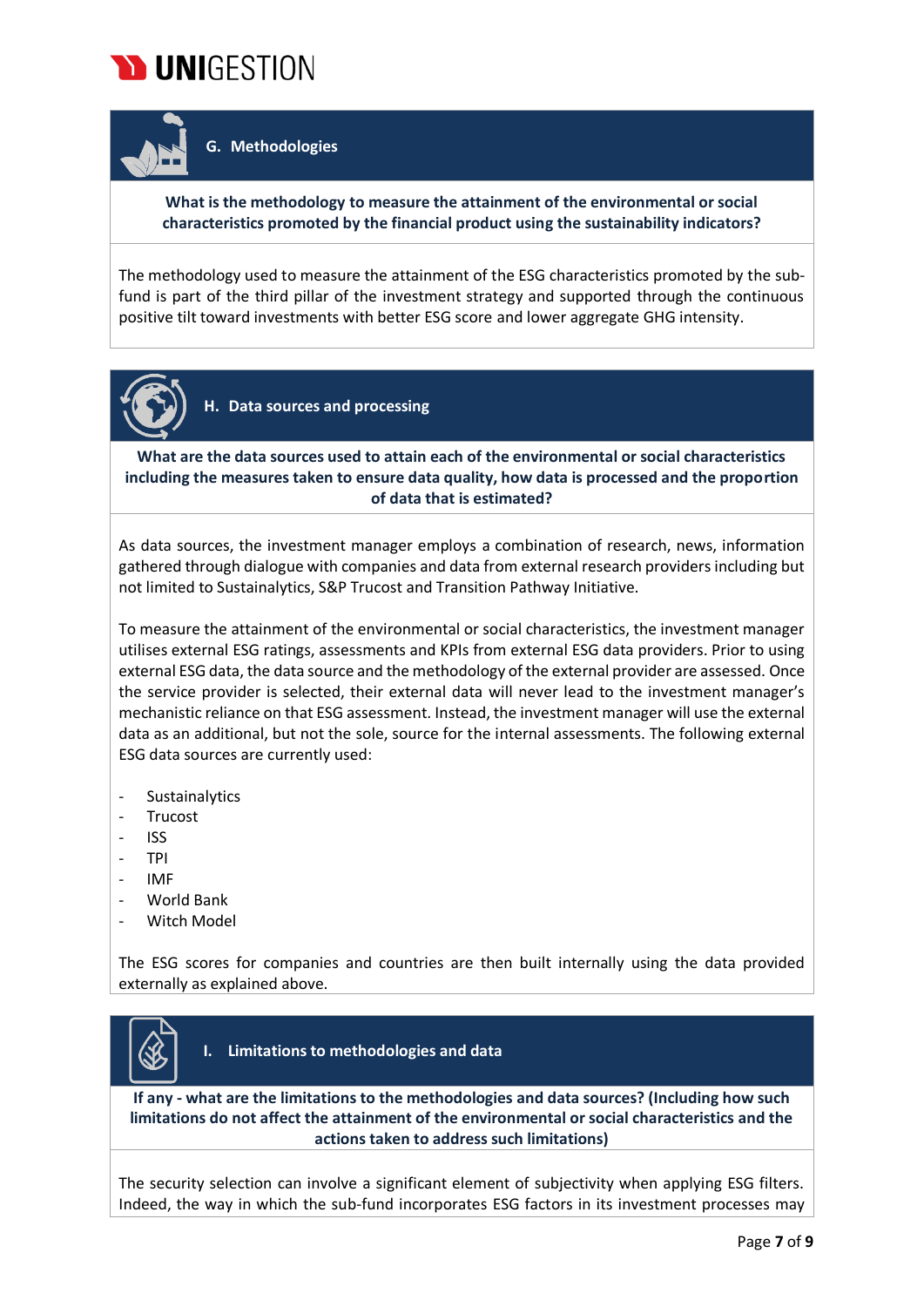

vary depending on the investment themes, asset classes, investment philosophy and subjective use of different ESG indicators governing the portfolio construction.

In addition, the extra-financial management process relies in part on data provided by external rating agencies, which may apply different models and which may contain inaccurate or incomplete data. In case of insufficient data, ESG data providers may rely on estimates and approximations using internal methodologies that may be subjective. These methodologies may also vary for each data provider. As the sub-fund rely in part on this data in making investment decisions, such uncertainty in data collection may negatively impact portfolio performance. In addition, it should be noted that the consideration of extra-financial data when constructing portfolios may lead to the exclusion of certain issuers and imply the foregoing of certain investment opportunities that would nevertheless be available to a fund not considering such data.



**J. Engagement policies**

**Is engagement part of the environmental or social investment strategy?**

☒ Yes

 $\Box$  No

### **If so, what are the engagement policies? (Including any management procedures applicable to sustainability-related controversies in investee companies)**

Pillar IV of the investment strategy represents the sub-fund's engagement efforts. It entails that the sub-fund will seek to engage with companies on ESG issues where it is believed that there is a reasonable chance of positively influencing their behaviour and positioning.

The Investment Manager aims to be an active owner of companies on ESG issues where there is a reasonable chance of influencing their behaviour and positioning positively. When the process does not involve companies and/or equities, the Investment manager has other parallel considerations such as investing in green bonds in the case of sovereign investments which are considered relevant to the asset class.

The investment manager's proxy voting is carried out by the Investment manager's proxy voting adviser called Institutional Shareholder Services (ISS) using an enhanced version of its International Sustainable Proxy Voting policy. The investment manager monitors the voting guidelines to ensure they are aligned with its approach to stewardship.

Engagement activities are directed by the Responsible Investment Committee (RIC) and conducted by the Corporate Engagement Team.

The engagement with the sub-fund's companies on a variety of Directors Related, Routine Business, Reorganisation and Merger, Health & Environment, Social/Human Rights, and Corporate Governance issues is done by writing a letter to corporate management voicing the concern and requesting that it be addressed. The intention is that this then sparks a dialogue with management through emails and phone conversations to clarify the RIC's position, personalise the engagement, and advocate for change. This includes proposals that affect:

the composition, size, independence, election, removal and remuneration of the board of directors and committee members;